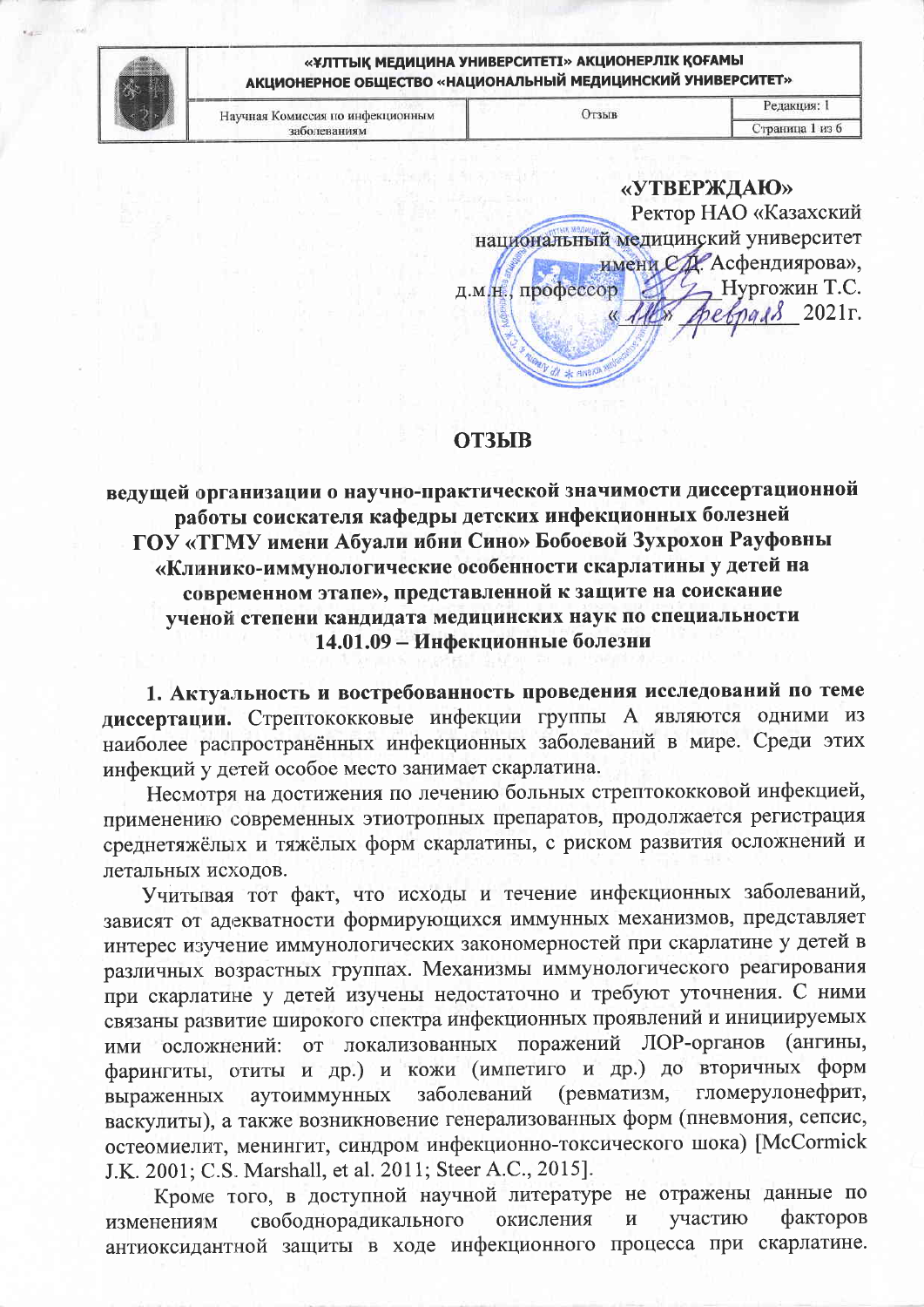

| Научная Комиссия по инфекционным<br>заболеваниям | )тзыв | Редакция: 1     |
|--------------------------------------------------|-------|-----------------|
|                                                  |       | Страница 2 из 6 |

закономерностей B<sub>O</sub> взаимосвязи иммунологических Установление клиническими особенностями, течением заболевания и процессом перекисного окисления липидов клеточных мембран послужило основанием для проведения настоящего исследования.

# 2. Основные научные результаты в рамках требований к кандидатским диссертациям.

На основе раскрытия актуальности проблемы автор грамотно определил цель, для решения которой были поставлены и успешно решены задачи.

Традиционная структура диссертационной работы содержит введение, обзор литературы, главу материал и методы исследования, 3 главы собственных исследований, обсуждение результатов, заключение и список литературы.

В вводной части диссертантом представлено собственное видение актуальности проведенных исследований; сформирована цель; обозначены задачи для достижения цели; указана научная новизна, практическая значимость, основные положения, выносимые на защиту и пути внедрения полученных результатов в практику здравоохранения.

В Главе 1 обозначенной, как обзор литературы, автором изучены и источников, которые наглядно проанализированы 158 научных демонстрируют масштабы проблемы. Рассмотрены современные данные о клинических особенностях скарлатины у детей, отражены данные об изменениях в иммунной системе при скарлатине у детей. Аналитический обзор выявил ряд нерешенных вопросов, что позволило обосновать необходимость проведения исследования и его своевременность.

Глава 2 включает в себя материал, объём и методы исследования. Исследования проводились на базе детских инфекционных отделений ГМЦ №1 г. Душанбе. Диссертационная работа выполнена на клиническом материале, включающий 158 больных в возрасте от года до 14 лет. Представлены методики по изучению клеточно-гуморальных факторов защиты в зависимости от тяжести болезни и в динамике инфекционного процесса, а также процессов перекисного окисления липидов. Реализация поставленной цели и задач проведена с помощью современных и информативных методов исследования. Обработка материала проведена с использованием современных статистических методов анализа.

В главе 3 представлены результаты собственного исследования автора по клинической характеристике скарлатины в зависимости от тяжести болезни и возраста больных детей. Анализ клинического течения скарлатины у детей показал, что заболевание на современном этапе, до сих пор протекает, преимущественно, в среднетяжёлой форме, с типичным симптомокомплексом, выраженность которого зависела от возраста больных. Показано, что в клинической картине скарлатины не наблюдался переход симпатикус фазы на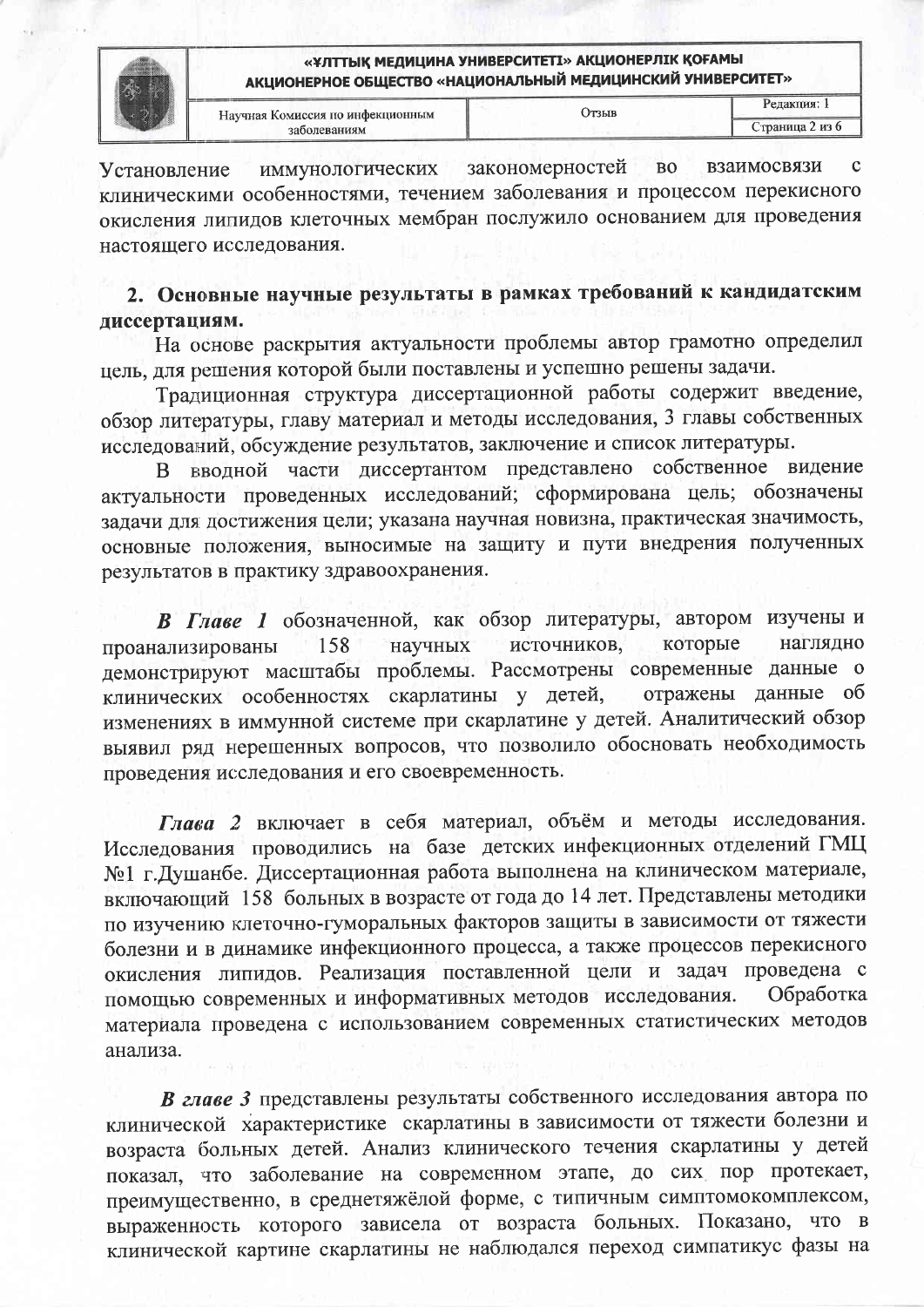

| Научная Комиссия по инфекционным | ЛТЗЫВ | Релакция:      |
|----------------------------------|-------|----------------|
| заболеваниям                     |       | праница 3 из 6 |

вагус-фазу. Сравнительный анализ клинического течения скарлатины у детей различных возрастных групп показал, что тяжёлые формы болезни с развитием осложнений встречались, преимущественно, у детей школьного возраста.

В 4 главе диссертации представлены результаты изучения иммунного и свободнорадикального статуса у больных скарлатиной. Показано, что характеризуется нарушением регуляторных связей между скарлатина показателями клеточного и гуморального иммунитета с разной степенью зависимости направленности в от тяжести болезни, выраженности  $\mathbf{M}$ При среднетяжёлой и тяжёлой формах болезни возникновения осложнений. установлено достоверно сниженное количества Т-лимфоцитов (CD 3+) и их субпопуляций (CD 4+, CD 8+), а при тяжёлых формах - угнетение показателей гуморального звена иммунитета. Установлены достаточно разнонаправленные изменения иммунного статуса у детей различных возрастных групп: в раннем возрасте -- первичный иммунный ответ и в старших возрастных группах защиты. Также было клеточно-гуморальных механизмов депрессия констатировано возрастание уровня малонового диальдегида в сыворотке крови на фоне угнетения активности супероксиддисмутазы и аскорбиновой кислоты, свидетельствующее о дисбалансе между прооксидантной и антиоксидантной системами.

эффективности проведения  $\boldsymbol{B}$ 5 данные  $\overline{00}$ главе отражены иммунохимиотерапии при скарлатины у детей. Установлено, что применение иммунотропного препарата в составе комплексной терапии приводит к более раннему клиническому выздоровлению, нормализации состояния иммунного и свободнорадикального статуса по сравнению с больными, получившими только базисную терапию.

3. Личный вклад диссертанта состоит в непосредственном его участии на всех этапах проведённых исследований, получение исходных данных, обработки первичного материала, подготовки публикаций и докладов. Основной и решающий объем работы выполнен самостоятельно, содержит ряд новых результатов и свидетельствует о личном вкладе диссертанта в науку.

4. Степень обоснованности и достоверности результатов, выводов и заключения, сформулированных в диссертации.

Достоверность полученных результатов, основных положений диссертации, выводов, заключения и практических рекомендаций не вызывает сомнений. Проведение работы обеспечивалось современными методиками исследований, хорошим дизайном, корректностью обсуждения и логичностью полученных результатов.

В целом, следует отметить, что в работе получен ряд новых научных данных, достоверность которых не вызывает сомнений. Все полученные результаты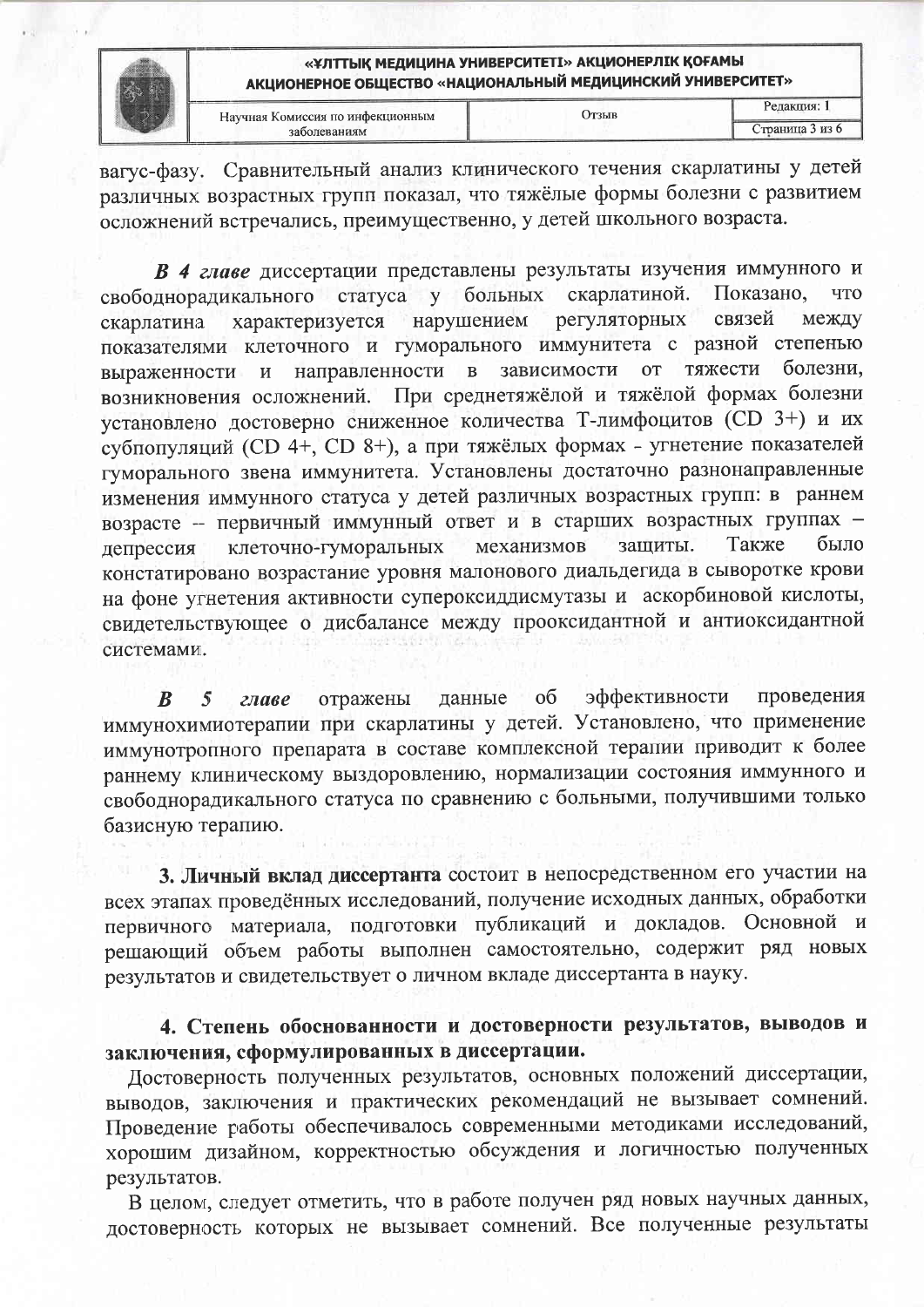

Научная Комиссия по инфекционным заболеваниям

проанализированы. Их достоверность обусловлена адекватным тщательно выбором статистических методов обработки.

Научная новизна и практическая значимость работы не вызывает сомнений, так как, впервые в Таджикистане дана клинико-иммунологическая характеристика скарлатины у детей. Были установлены:

- особенности клиники и течения современной скарлатины детей в y. зависимости от тяжести и возраста больных;

- особенности показателей клеточного и гуморального звеньев иммунитета при скарлатине у детей в зависимости от возраста, тяжести болезни и в динамике скарлатина характеризуется инфекционного процесса. Показано, что клеточного  $\overline{M}$ показателями регуляторных связей между нарушением гуморального иммунитета с разной степенью выраженности и направленности в осложнений. возникновения  $\prod_{i=1}^{n}$ болезни. тяжести зависимости OT среднетяжёлой и тяжёлой формах болезни установлено достоверно сниженное количества Т-лимфоцитов (CD 3+) и их субпопуляций (CD 4+ и CD 8+), а при тяжёлых формах - угнетение показателей гуморального звена иммунитета. Установлены достаточно разнонаправленные изменения иммунного статуса у детей различных возрастных групп: в раннем возрасте - первичный иммунный ответ и в старших возрастных группах - депрессия клеточно-гуморальных механизмов защиты;

 $(IIOH)$ перекисного окисления липидов  $\,$  M особенности состояния антиоксидантной системы при скарлатине у детей. Констатировано возрастание уровня малонового диальдегида (МДА) в сыворотке крови на фоне угнетения кислоты.  $(CO<sub>4</sub>)$ аскорбиновой супероксиддисмутазы  $\mathbf{M}$ активности свидетельствующее о дисбалансе между прооксидантной и антиоксидантной системами.

- совершенствована комплексная иммунохимиотерапия скарлатины у детей с применением иммуномодулятора ликопид.

## 5. Подтверждение опубликования основных положений, результатов и выводов диссертации.

По материалам диссертации опубликовано 17 работ, в том числе 2 в изданиях, Таджикистан. Республики Президенте **BAK** при рекомендуемых Опубликованные работы достаточно полно отражают сформулированные в диссертации основные положения, результаты, выводы и заключение.

6. Соответствие автореферата содержанию диссертации. Автореферат полностью отражает содержание диссертации и соответствует требованиям ВАК при Президенте Республики Таджикистан.

результатов выводов И 7. Рекомендации  $\Pi\dot{\mathbf{0}}$ использованию Полученные результаты используются в практической работе диссертации. детских инфекционистов и педиатров, а также в учебном процессе профильных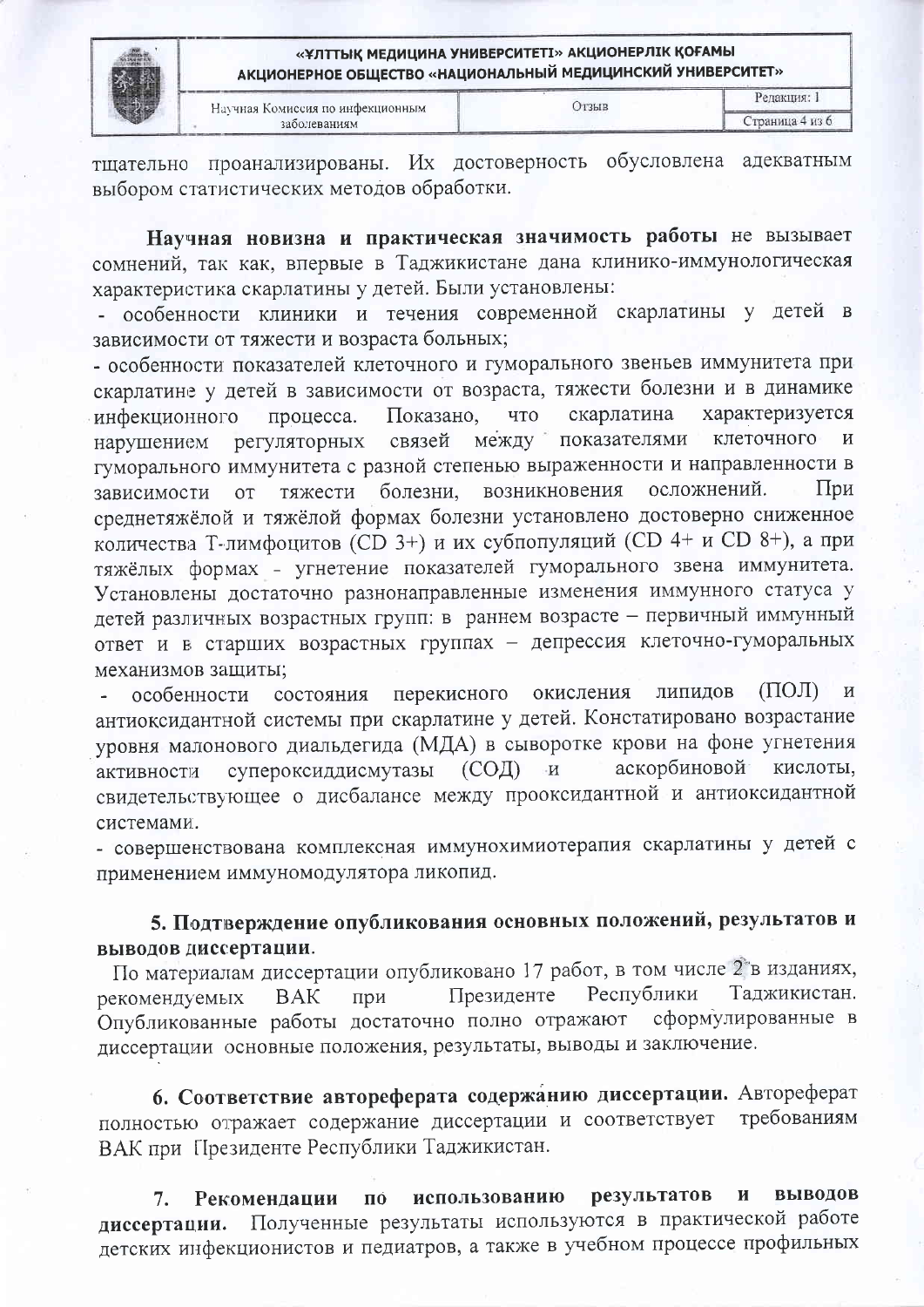

|  | Научная Комиссия по инфекционным | Јтзыв | • едакция:     |
|--|----------------------------------|-------|----------------|
|  | заболеваниям                     |       | траница 5 из 6 |

кафедр ГОУ "ТГМУ им. Абуали ибни Сино", а также в лечебно-диагностической работе инфекционных больниц и отделений.

## 8. Вопросы и предложения диссертанту:

В сравнительном анализе, что изменилось в клинической картине и  $1.$ течении по сравнению с предыдущим периодом (например со второй половиной прошлого века) как в Таджикистане, так и за пределами?

Т.к. классические признаки скарлатины составляют небольшой процент, не  $\overline{2}$ . дифференциальную диагностику иерсиниозами,  $\mathbf C$ проводили ЛИ ВЫ листериозом, которые могут протекать в скарлатиноподобной форме. Тем более скарлатины пациентов нехарактерные для симптомы: были  $\overline{\mathbf{V}}$ ряда диспепсические, абдоминальный синдром, гепатомегалия, отсутствие гнойного тонзиллита, нехарактерные для скарлатины осложнения. Были ли лабораторные исследования на эти инфекции?

Как Вы объясните, что дети в группе школьного возраста чаще болеют 3. скарлатиной в тяжелой форме, а наоборот не дети младшего возраста?

Каковы результаты бактериологического исследования материала из 4. ротоглотки, которое проводилось больным?

5. Почему  $\overline{B}$ научной новизне последнем пункте написано B подразумевали «иммунохимиотерапия» скарлатины, ЧTO ВЫ под «химиотерапией»?

Какова терапия оксидативного стресса? 6.

Как Вы доказали, что ликопид потенцирует действие антибиотиков и 7. проявляет синергизм в отношении противогрибковых препаратов?

практическом доступно исследования АОЗ  $\mathbf{M}$ ПОЛ  $\mathbf{B}$ 8. Насколько здравоохранении?

### Замечания:

В настоящее время принят термин « ротоглотка», вместо «зев».  $1:$ 

Практически не было выхода диссертанта с результатами работы за  $\overline{2}$ . пределы республики.

Имеются замечания по орфографии и стилистике в тексте диссертации. 3.

### Заключение

Таким образом, диссертационная работа Бобоевой Зухрохон Рауфовны «Клинико-иммунологические особенности скарлатины у детей на современном этапе» под руководством доктора медицинских наук, доцента Ходжаевой Нигины Мурадовны, является научно-квалификационной работой, содержащей новое решение важной научно-практической задачи, имеющей существенное значение для улучшения лечебных мероприятий у больных со скарлатиной. По своей актуальности, достоверности полученных результатов, обоснованности выводов, научной новизне, теоретической и практической значимости работа полностью соответствует требованиям раздела 1 п.4 и раздела 10 п.163